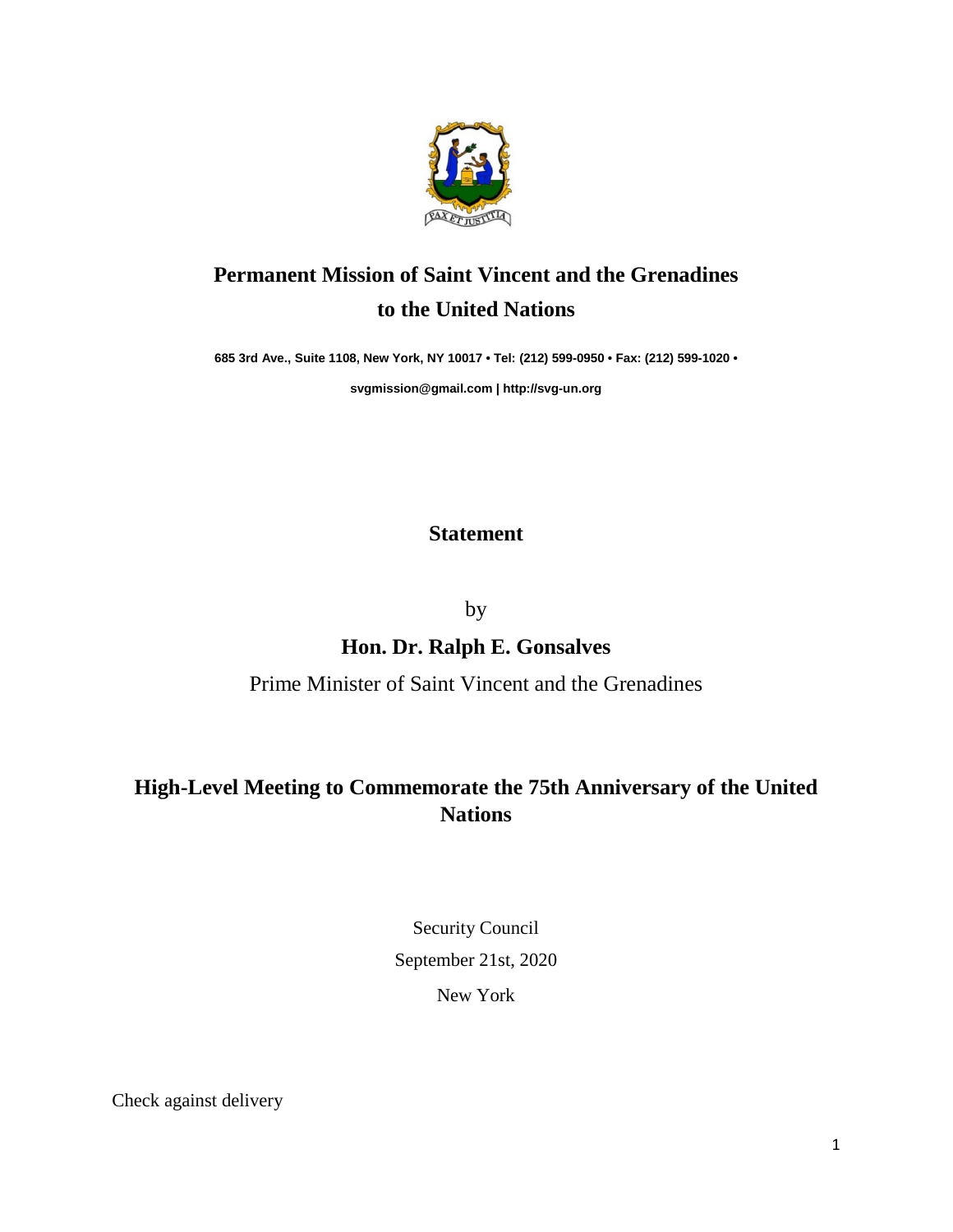Mr. President, Excellencies, Distinguished Delegates and Friends,

The exigencies of the 21st Century demand a firm recommitment to the values of unity and solidarity envisaged by our forebears as they created our United Nations. For the past 75 years we have navigated rising tides, weathered many storms and extinguished countless fires. But as we seek to confront the headwinds of Climate Change, manage the glowing embers of conflict, and address meaningfully the health, socioeconomic, political and humanitarian aspects of the COVID-19 pandemic, we must pursue a renewed and effective multilateralism steeped in the virtues of inclusivity, equality, and justice for all.

Against the backdrop of a markedly unequal global political economy, the moment is ripe for us to refashion our multilateral system, by among other things addressing the crucial issue of security council reform and updating the protocols that govern international trade and finance to promote a resilient and climate-friendly post-pandemic global economy. Given the disproportionate and disastrous health, economic, social, and security implications of COVID-19 in the developing world as a result of supply chain disruptions, sharp declines in remittances, significant decreases of travel and trade, and the consequent accumulation of debt, urgent and ambitious action is required to avert a grim post-COVID reality where heightened inequalities and deepened political divides create ruptures in our social fabrics.

For small island developing states like Saint Vincent and the Grenadines, with our exceptional bundle of challenges - *both historical and contemporary* - there is an urgent need for our development partners, including international financial institutions, to apply vulnerability indices and update financing eligibility criteria to address debt distress. Without greater debt relief, concessional financing, and scaled up development assistance, our countries will fall further behind - unable to provide social protections, attain sustainable development goals, or safeguard the social contracts on which peace and prosperity are built.

COVID-19 has exposed the fragilities of a lopsided multilateral system, while the long arm of modern-day imperialism - *with its hegemonic, unilateral and interventionist modus operandi* disembowels the bedrock principles of international law and threatens further turmoil and fragmentation. We cannot continue on this perilous path. As we commemorate the 75th anniversary of this global institution, let us dare to imagine a new dawn for human civilization -